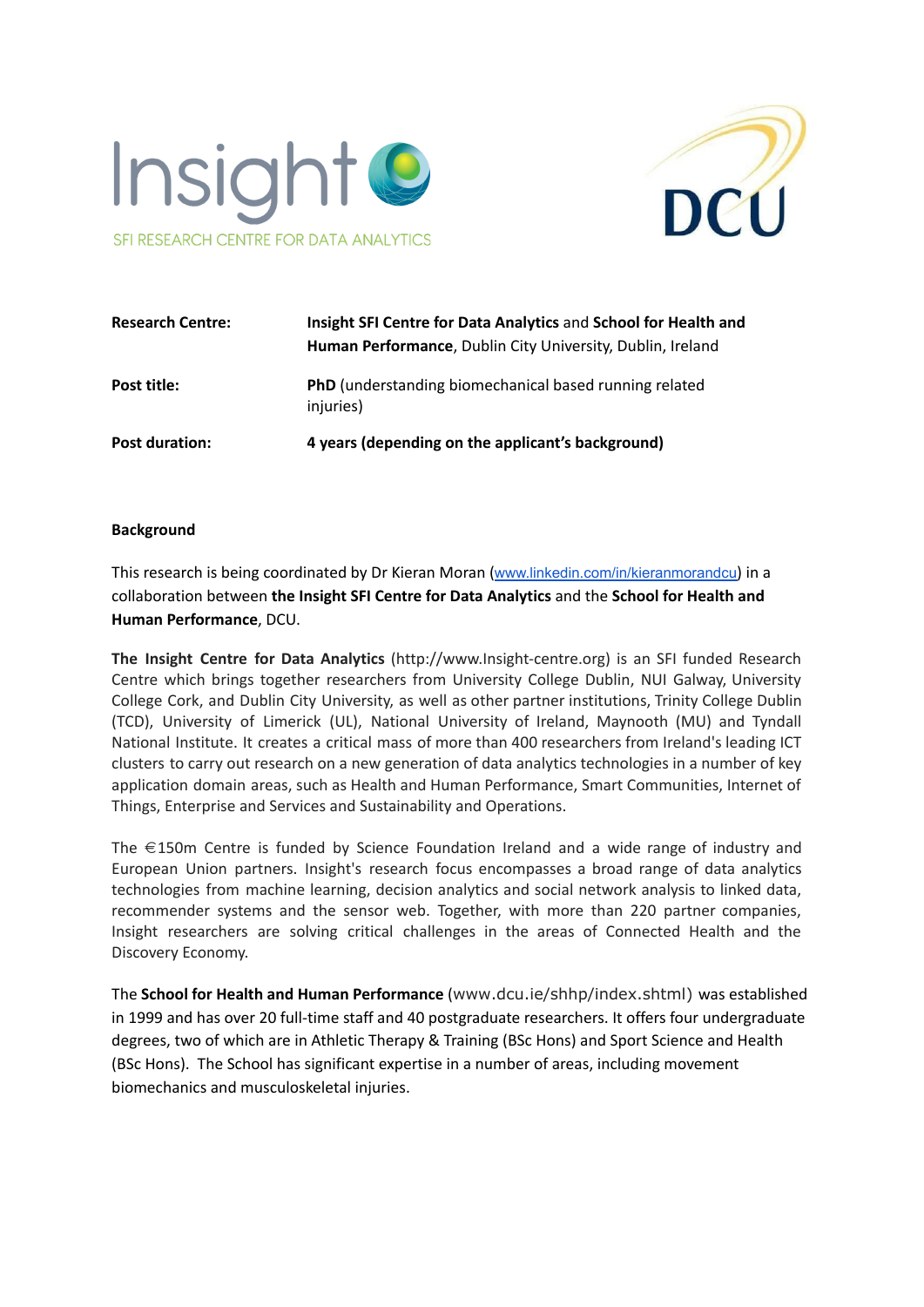## **Area of research:**

The rate of running related injuries is very high. Unfortunately, our understanding of the causes of these injuries is relatively low because the vast majority of studies to date are retrospective in nature. This is due to challenges associated with biomechanically assessing running technique and loading. This research project will undertake a large-scale prospective study using small wearable sensors (inertial sensors) to address this. Participants will wear the sensor(s) for 9 months during all of their runs, and provide additional information via a Insight developed smart-phone app. In parallel, we will develop a running re-education centre that will use state of the art technologies (both inertial sensors and motion analysis systems) to provide real-time feedback to runners to help them utilise a safer running technique.

This is a unique opportunity to bring the areas of injury biomechanics and wearable sensor technology together.

# **Eligibility:**

Applicants should have a strong undergraduate or Masters degree in Physiotherapy, Physical Therapy, Athletic Therapy & Training or related degree.

To register for a Postgraduate Research programme, a candidate must normally have obtained a primary degree classification equivalent to Lower Second Class Honours or above, from an approved University or an approved equivalent degree-awarding body, or have an approved equivalent professional qualification in an area cognate to the proposed research topic. See <http://www.dcu.ie/registry/postgraduate/faq.shtml#q3>

English language requirements for non-native speakers of English is available here: <https://www.dcu.ie/registry/english.shtml>

### **The successful candidate will also be expected to participate in Graduate Training:**

Advanced training, in the form of accredited modules, known as 'Graduate Training Elements' or GTEs, are an important aspect of DCU's graduate research experience. Information on graduate training at DCU is available here: <https://www.dcu.ie/graduatestudies/training.shtml>

The successful student will be expected to undertake and pass a minimum of 20 credits of taught modules for the duration of their studies.

### **Training**

The successful candidate will be required to undertake the following training:

- Orientation
- Health & Safety
- Intellectual Property (IP)
- Data Protection (GDPR)
- Other training may need to be undertaken when required